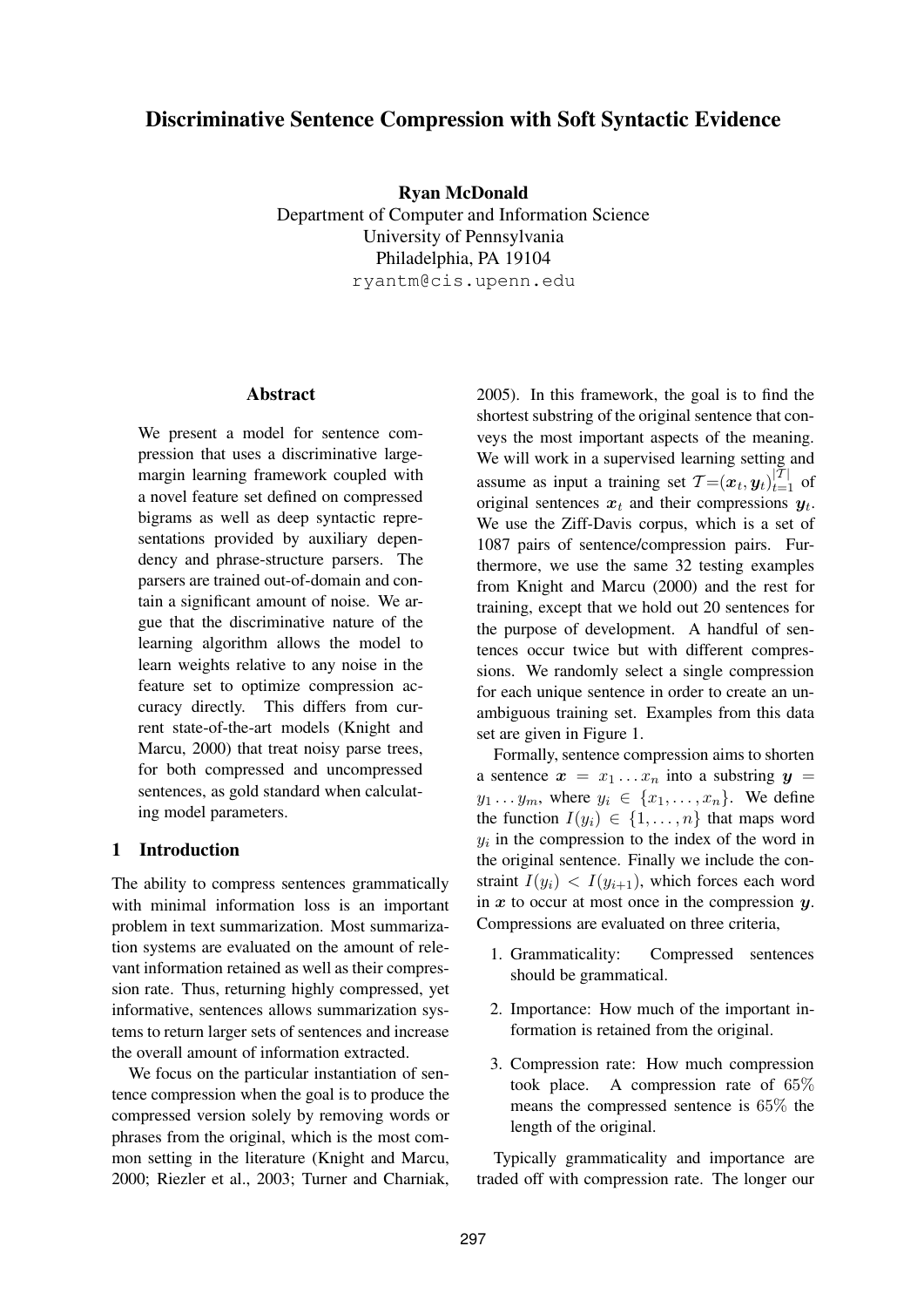The Reverse Engineer Tool is priced from \$8,000 for a single user to \$90,000 for a multiuser project site .

The Reverse Engineer Tool is available now and is priced on a site-licensing basis, ranging from \$8,000 for a single user to \$90,000 for a multiuser project site .

Design recovery tools read existing code and translate it into defi nitions and structured diagrams . Essentially , design recovery tools read existing code and translate it into the language in which CASE is conversant – defi nitions and structured diagrams .

Figure 1: Two examples of compressed sentences from the Ziff-Davis corpus. The compressed version and the original sentence are given.

compressions, the less likely we are to remove important words or phrases crucial to maintaining grammaticality and the intended meaning.

The paper is organized as follows: Section 2 discusses previous approaches to sentence compression. In particular, we discuss the advantages and disadvantages of the models of Knight and Marcu (2000). In Section 3 we present our discriminative large-margin model for sentence compression, including the learning framework and an efficient decoding algorithm for searching the space of compressions. We also show how to extract a rich feature set that includes surfacelevel bigram features of the compressed sentence, dropped words and phrases from the original sentence, and features over noisy dependency and phrase-structure trees for the original sentence. We argue that this rich feature set allows the model to learn which words and phrases should be dropped and which should remain in the compression. Section 4 presents an experimental evaluation of our model compared to the models of Knight and Marcu (2000) and finally Section 5 discusses some areas of future work.

### **2 Previous Work**

Knight and Marcu (2000) first tackled this problem by presenting a generative noisy-channel model and a discriminative tree-to-tree decision tree model. The noisy-channel model defines the problem as finding the compressed sentence with maximum conditional probability

$$
\mathbf{y} = \argmax_{\mathbf{y}} P(\mathbf{y}|\mathbf{x}) = \argmax_{\mathbf{y}} P(\mathbf{x}|\mathbf{y}) P(\mathbf{y})
$$

 $P(y)$  is the source model, which is a PCFG plus bigram language model.  $P(x|y)$  is the channel model, the probability that the long sentence is an expansion of the compressed sentence. To calculate the channel model, both the original and compressed versions of every sentence in the training set are assigned a phrase-structure tree. Given a tree for a long sentence  $x$  and compressed sentence  $y$ , the channel probability is the product of the probability for each transformation required if the tree for  $y$  is to expand to the tree for  $x$ .

The tree-to-tree decision tree model looks to rewrite the tree for  $x$  into a tree for  $y$ . The model uses a shift-reduce-drop parsing algorithm that starts with the sequence of words in  $x$  and the corresponding tree. The algorithm then either shifts (considers new words and subtrees for  $x$ ), reduces (combines subtrees from  $x$  into possibly new tree constructions) or drops (drops words and subtrees from  $x$ ) on each step of the algorithm. A decision tree model is trained on a set of indicative features for each type of action in the parser. These models are then combined in a greedy global search algorithm to find a single compression.

Though both models of Knight and Marcu perform quite well, they do have their shortcomings. The noisy-channel model uses a source model that is trained on uncompressed sentences, even though the source model is meant to represent the probability of compressed sentences. The channel model requires aligned parse trees for both compressed and uncompressed sentences in the training set in order to calculate probability estimates. These parses are provided from a parsing model trained on out-of-domain data (the WSJ), which can result in parse trees with many mistakes for both the original and compressed versions. This makes alignment difficult and the channel probability estimates unreliable as a result. On the other hand, the decision tree model does not rely on the trees to align and instead simply learns a tree-totree transformation model to compress sentences. The primary problem with this model is that most of the model features encode properties related to including or dropping constituents from the tree with no encoding of bigram or trigram surface features to promote grammaticality. As a result, the model will sometimes return very short and ungrammatical compressions.

Both models rely heavily on the output of a noisy parser to calculate probability estimates for the compression. We argue in the next section that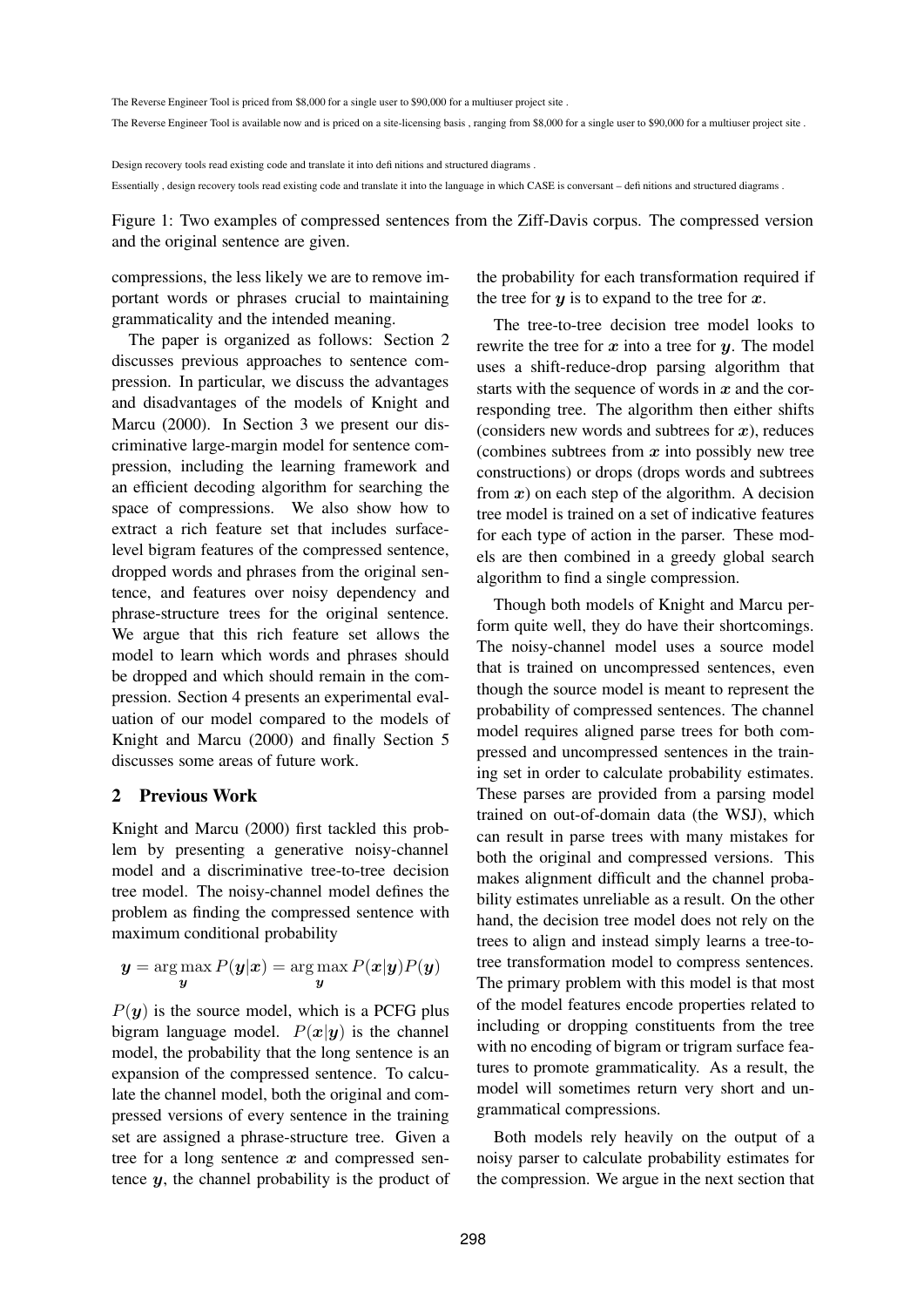ideally, parse trees should be treated solely as a source of evidence when making compression decisions to be balanced with other evidence such as that provided by the words themselves.

Recently Turner and Charniak (2005) presented supervised and semi-supervised versions of the Knight and Marcu noisy-channel model. The resulting systems typically return informative and grammatical sentences, however, they do so at the cost of compression rate. Riezler et al. (2003) present a discriminative sentence compressor over the output of an LFG parser that is a packed representation of possible compressions. Though this model is highly likely to return grammatical compressions, it required the training data be human annotated with syntactic trees.

#### **3 Discriminative Sentence Compression**

For the rest of the paper we use  $x = x_1 \dots x_n$ to indicate an uncompressed sentence and  $y =$  $y_1 \ldots y_m$  a compressed version of x, i.e., each  $y_j$ indicates the position in x of the  $j<sup>th</sup>$  word in the compression. We always pad the sentence with dummy start and end words,  $x_1 = -START$ - and  $x_n$  = -END-, which are always included in the compressed version (i.e.  $y_1 = x_1$  and  $y_m = x_n$ ).

In this section we described a discriminative online learning approach to sentence compression, the core of which is a decoding algorithm that searches the entire space of compressions. Let the score of a compression  $y$  for a sentence  $x$  as

$$
s(\bm{x},\bm{y})
$$

In particular, we are going to factor this score using a first-order Markov assumption on the words in the *compressed* sentence

$$
s(\boldsymbol{x},\boldsymbol{y})=\sum_{j=2}^{|\boldsymbol{y}|} s(\boldsymbol{x},I(y_{j-1}),I(y_j))
$$

Finally, we define the score function to be the dot product between a high dimensional feature representation and a corresponding weight vector

$$
s(\boldsymbol{x}, \boldsymbol{y}) = \sum_{j=2}^{|\boldsymbol{y}|} \mathbf{w} \cdot \mathbf{f}(\boldsymbol{x}, I(y_{j-1}), I(y_j))
$$

Note that this factorization will allow us to define features over two adjacent words in the compression as well as the words in-between that were dropped from the original sentence to create the compression. We will show in Section 3.2 how this factorization also allows us to include features on dropped phrases and subtrees from both a dependency and a phrase-structure parse of the original sentence. Note that these features are meant to capture the same information in both the source and channel models of Knight and Marcu (2000). However, here they are merely treated as evidence for the discriminative learner, which will set the weight of each feature relative to the other (possibly overlapping) features to optimize the models accuracy on the observed data.

## **3.1 Decoding**

We define a dynamic programming table  $C[i]$ which represents the highest score for any compression that ends at word  $x_i$  for sentence x. We define a recurrence as follows

$$
C[1] = 0.0
$$
  

$$
C[i] = \max_{j < i} C[j] + s(\mathbf{x}, j, i) \text{ for } i > 1
$$

It is easy to show that  $C[n]$  represents the score of the best compression for sentence  $x$  (whose length is  $n$ ) under the first-order score factorization we made. We can show this by induction. If we assume that  $C[j]$  is the highest scoring compression that ends at word  $x_j$ , for all  $j < i$ , then  $C[i]$  must also be the highest scoring compression ending at word  $x_i$  since it represents the max combination over all high scoring shorter compressions plus the score of extending the compression to the current word. Thus, since  $x_n$  is by definition in every compressed version of  $x$  (see above), then it must be the case that  $C[n]$  stores the score of the best compression. This table can be filled in  $O(n^2)$ .

This algorithm is really an extension of Viterbi to the case when scores factor over dynamic substrings of the text (Sarawagi and Cohen, 2004; McDonald et al., 2005a). As such, we can use back-pointers to reconstruct the highest scoring compression as well as k-best decoding algorithms.

This decoding algorithm is dynamic with respect to compression rate. That is, the algorithm will return the highest scoring compression regardless of length. This may seem problematic since longer compressions might contribute more to the score (since they contain more bigrams) and thus be preferred. However, in Section 3.2 we define a rich feature set, including features on words dropped from the compression that will help disfavor compressions that drop very few words since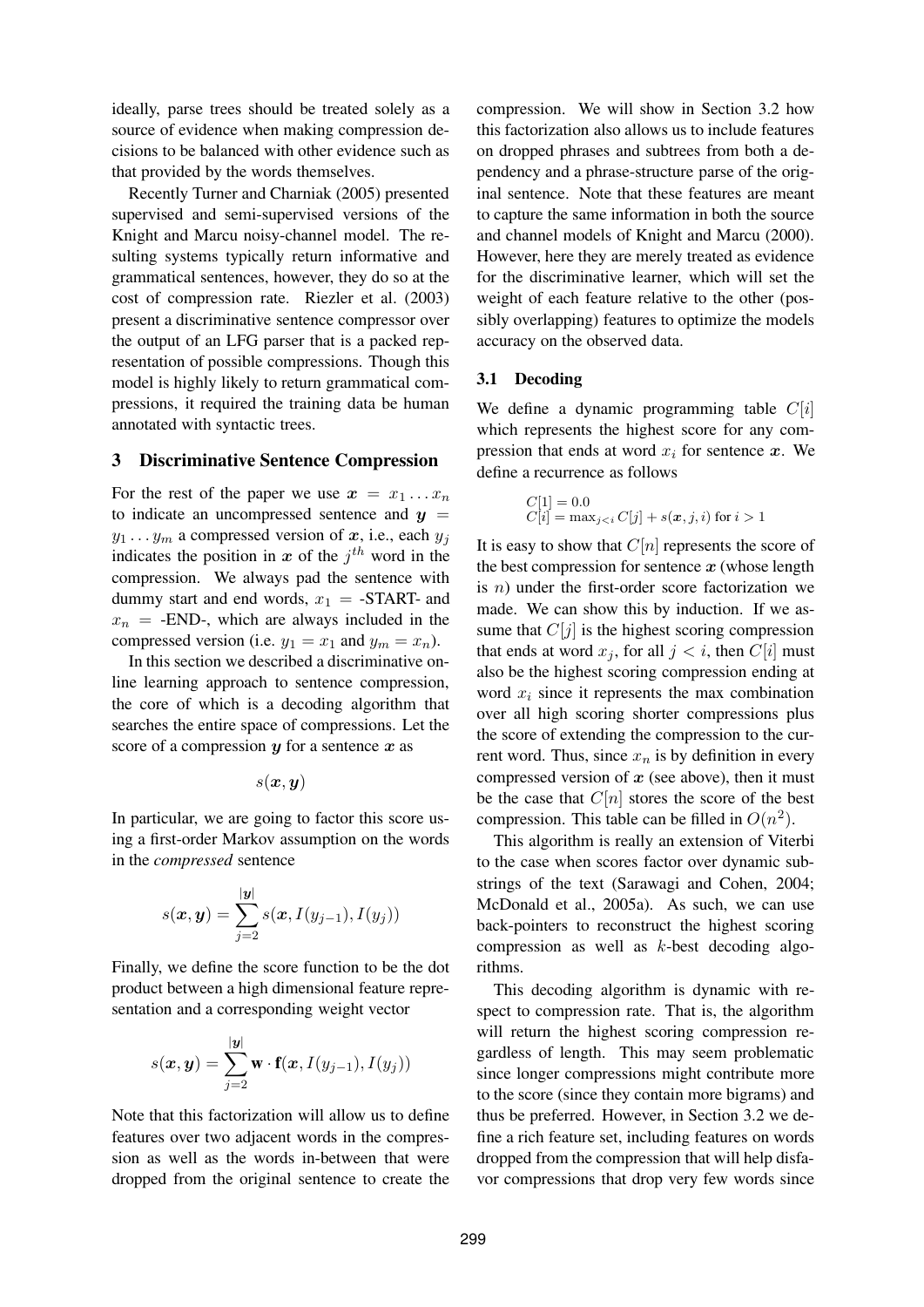this is rarely seen in the training data. In fact, it turns out that our learned compressions have a compression rate very similar to the gold standard.

That said, there are some instances when a static compression rate is preferred. A user may specifically want a 25% compression rate for all sentences. This is not a problem for our decoding algorithm. We simply augment the dynamic programming table and calculate  $C[i][r]$ , which is the score of the best compression of length  $r$  that ends at word  $x_i$ . This table can be filled in as follows

$$
C[1][1] = 0.0
$$
  
\n
$$
C[1][r] = -\infty \text{ for } r > 1
$$
  
\n
$$
C[i][r] = \max_{j < i} C[j][r-1] + s(x, j, i) \text{ for } i > 1
$$

Thus, if we require a specific compression rate, we simple determine the number of words  $r$  that satisfy this rate and calculate  $C[n][r]$ . The new complexity is  $O(n^2r)$ .

## **3.2 Features**

So far we have defined the score of a compression as well as a decoding algorithm that searches the entire space of compressions to find the one with highest score. This all relies on a score factorization over adjacent words in the compression,  $s(x, I(y_{j-1}), I(y_j)) = \mathbf{w} \cdot \mathbf{f}(x, I(y_{j-1}), I(y_j)).$ In Section 3.3 we describe an online large-margin method for learning **w**. Here we present the feature representation  $f(x, I(y_{j-1}), I(y_j))$  for a pair of adjacent words in the compression. These features were tuned on a development data set.

### **3.2.1 Word/POS Features**

The first set of features are over adjacent words  $y_{i-1}$  and  $y_i$  in the compression. These include the part-of-speech (POS) bigrams for the pair, the POS of each word individually, and the POS context (bigram and trigram) of the most recent word being added to the compression,  $y_j$ . These features are meant to indicate likely words to include in the compression as well as some level of grammaticality, e.g., the adjacent POS features "JJ&VB" would get a low weight since we rarely see an adjective followed by a verb. We also add a feature indicating if  $y_{j-1}$  and  $y_j$  were actually adjacent in the original sentence or not and we conjoin this feature with the above POS features. Note that we have not included any lexical features. We found during experiments on the development data that lexical information was too sparse and led to overfitting, so we rarely include such features. Instead we rely on the accuracy of POS tags to provide enough evidence.

Next we added features over every dropped word in the original sentence between  $y_{j-1}$  and  $y_j$ , if there were any. These include the POS of each dropped word, the POS of the dropped words conjoined with the POS of  $y_{i-1}$  and  $y_i$ . If the dropped word is a verb, we add a feature indicating the actual verb (this is for common verbs like "is", which are typically in compressions). Finally we add the POS context (bigram and trigram) of each dropped word. These features represent common characteristics of words that can or should be dropped from the original sentence in the compressed version (e.g. adjectives and adverbs). We also add a feature indicating whether the dropped word is a negation (e.g., not, never, etc.).

We also have a set of features to represent brackets in the text, which are common in the data set. The first measures if all the dropped words between  $y_{j-1}$  and  $y_j$  have a mismatched or inconsistent bracketing. The second measures if the left and right-most dropped words are themselves both brackets. These features come in handy for examples like, *The Associated Press ( AP ) reported the story*, where the compressed version is *The Associated Press reported the story*. Information within brackets is often redundant.

## **3.2.2 Deep Syntactic Features**

The previous set of features are meant to encode common POS contexts that are commonly retained or dropped from the original sentence during compression. However, they do so without a larger picture of the function of each word in the sentence. For instance, dropping verbs is not that uncommon - a relative clause for instance may be dropped during compression. However, dropping the main verb in the sentence is uncommon, since that verb and its arguments typically encode most of the information being conveyed.

An obvious solution to this problem is to include features over a deep syntactic analysis of the sentence. To do this we parse every sentence twice, once with a dependency parser (McDonald et al., 2005b) and once with a phrase-structure parser (Charniak, 2000). These parsers have been trained out-of-domain on the Penn WSJ Treebank and as a result contain noise. However, we are merely going to use them as an additional source of features. We call this *soft syntactic evidence* since the deep trees are not used as a strict goldstandard in our model but just as more evidence for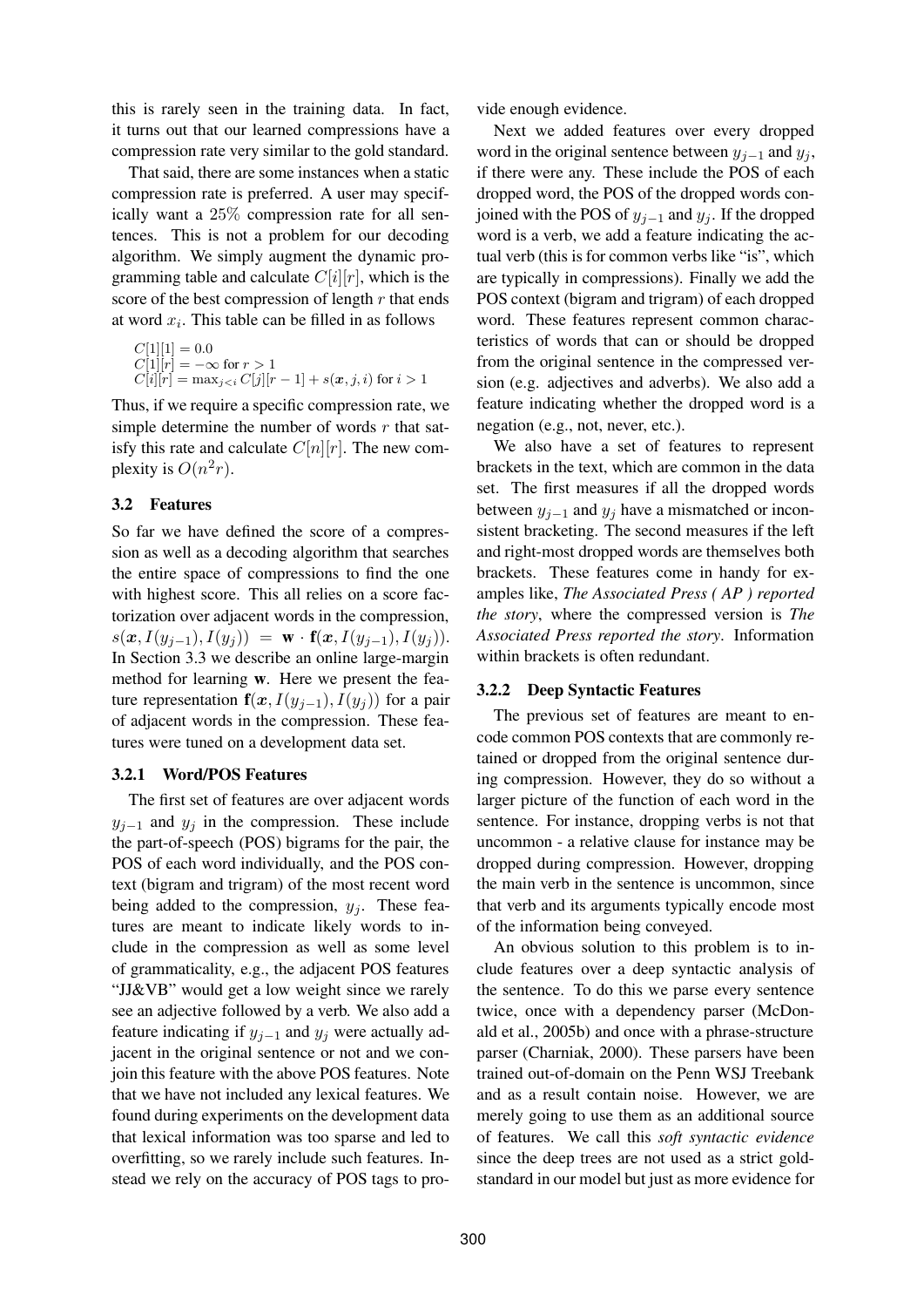

Figure 2: An example dependency tree from the McDonald et al. (2005b) parser and phrase structure tree from the Charniak (2000) parser. In this example we want to add features from the trees for the case when *Ralph* and *after* become adjacent in the compression, i.e., we are dropping the phrase *on Tuesday*.

or against particular compressions. The learning algorithm will set the feature weight accordingly depending on each features discriminative power. It is not unique to use soft syntactic features in this way, as it has been done for many problems in language processing. However, we stress this aspect of our model due to the history of compression systems using syntax to provide hard structural constraints on the output.

Lets consider the sentence  $x = Mary saw Ralph$ *on Tuesday after lunch*, with corresponding parses given in Figure 2. In particular, lets consider the feature representation  $f(x,3,6)$ . That is, the feature representation of making *Ralph* and *after* adjacent in the compression and dropping the prepositional phrase *on Tuesday*. The first set of features we consider are over dependency trees. For every dropped word we add a feature indicating the POS of the words parent in the tree. For example, if the dropped words parent is *root*, then it typically means it is the main verb of the sentence and unlikely to be dropped. We also add a conjunction feature of the POS tag of the word being dropped and the POS of its parent as well as a feature indicating for each word being dropped whether it is a leaf node in the tree. We also add the same features for the two adjacent words, but indicating that they are part of the compression.

For the phrase-structure features we find every node in the tree that subsumes a piece of dropped text and is not a child of a similar node. In this case the PP governing *on Tuesday*. We then add features indicating the context from which this node was dropped. For example we add a feature specifying that a PP was dropped which was the child of a VP. We also add a feature indicating that a PP was dropped which was the left sibling of another PP, etc. Ideally, for each production in the tree we would like to add a feature indicating every node that was dropped, e.g. "VP $\rightarrow$ VBD NP PP PP  $\Rightarrow$ VP→VBD NP PP". However, we cannot necessarily calculate this feature since the extent of the production might be well beyond the local context of first-order feature factorization. Furthermore, since the training set is so small, these features are likely to be observed very few times.

#### **3.2.3 Feature Set Summary**

In this section we have described a rich feature set over adjacent words in the compressed sentence, dropped words and phrases from the original sentence, and properties of deep syntactic trees of the original sentence. Note that these features in many ways mimic the information already present in the noisy-channel and decision-tree models of Knight and Marcu (2000). Our bigram features encode properties that indicate both good and bad words to be adjacent in the compressed sentence. This is similar in purpose to the source model from the noisy-channel system. However, in that system, the source model is trained on uncompressed sentences and thus is not as representative of likely bigram features for compressed sentences, which is really what we desire.

Our feature set also encodes dropped words and phrases through the properties of the words themselves and through properties of their syntactic relation to the rest of the sentence in a parse tree. These features represent likely phrases to be dropped in the compression and are thus similar in nature to the channel model in the noisy-channel system as well as the features in the tree-to-tree decision tree system. However, we use these syntactic constraints as *soft evidence* in our model. That is, they represent just another layer of evidence to be considered during training when setting parameters. Thus, if the parses have too much noise, the learning algorithm can lower the weight of the parse features since they are unlikely to be useful discriminators on the training data. This differs from the models of Knight and Marcu (2000), which treat the noisy parses as gold-standard when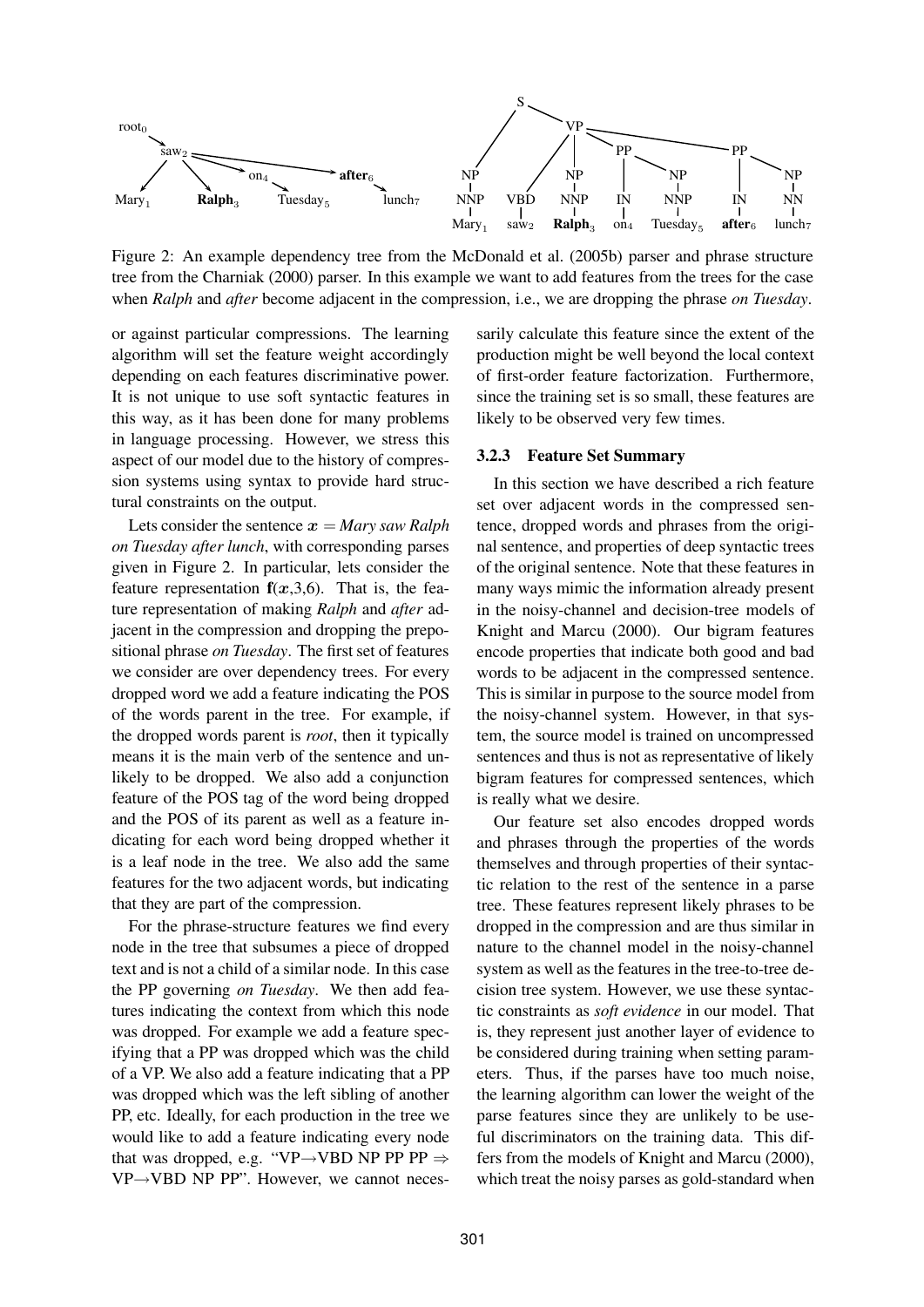calculating probability estimates.

An important distinction we should make is the notion of *supported* versus *unsupported* features (Sha and Pereira, 2003). Supported features are those that are on for the gold standard compressions in the training. For instance, the bigram feature "NN&VB" will be supported since there is most likely a compression that contains a adjacent noun and verb. However, the feature "JJ&VB" will not be supported since an adjacent adjective and verb most likely will not be observed in any valid compression. Our model includes all features, including those that are unsupported. The advantage of this is that the model can learn negative weights for features that are indicative of bad compressions. This is not difficult to do since most features are POS based and the feature set size even with all these features is only 78,923.

### **3.3 Learning**

Having defined a feature encoding and decoding algorithm, the last step is to learn the feature weights **w**. We do this using the Margin Infused Relaxed Algorithm (MIRA), which is a discriminative large-margin online learning technique shown in Figure 3 (Crammer and Singer, 2003). On each iteration, MIRA considers a single instance from the training set  $(x_t, y_t)$  and updates the weights so that the score of the correct compression,  $y_t$ , is greater than the score of all other compressions by a margin proportional to their loss. Many weight vectors will satisfy these constraints so we pick the one with minimum change from the previous setting. We define the loss to be the number of words falsely retained or dropped in the incorrect compression relative to the correct one. For instance, if the correct compression of the sentence in Figure 2 is *Mary saw Ralph*, then the compression *Mary saw after lunch* would have a loss of 3 since it incorrectly left out one word and included two others.

Of course, for a sentence there are exponentially many possible compressions, which means that this optimization will have exponentially many constraints. We follow the method of McDonald et al. (2005b) and create constraints only on the  $k$  compressions that currently have the highest score, best<sub>k</sub> $(x; w)$ . This can easily be calculated by extending the decoding algorithm with standard Viterbi k-best techniques. On the development data, we found that  $k = 10$  provided the

Training data: 
$$
\mathcal{T} = \{ (x_t, y_t) \}_{t=1}^T
$$
  
\n1.  $\mathbf{w}_0 = 0; \ \mathbf{v} = 0; \ i = 0$   
\n2. for  $n : 1..N$   
\n3. for  $t : 1..T$   
\n4.  $\min \left\| \mathbf{w}^{(i+1)} - \mathbf{w}^{(i)} \right\|$   
\n $\text{s.t. } s(x_t, y_t) - s(x_t, y') \ge L(y_t, y')$   
\nwhere  $y' \in \text{best}_k(x; \mathbf{w}^{(i)})$   
\n5.  $\mathbf{v} = \mathbf{v} + \mathbf{w}^{(i+1)}$   
\n6.  $i = i + 1$   
\n7.  $\mathbf{w} = \mathbf{v}/(N * T)$ 

Figure 3: MIRA learning algorithm as presented by McDonald et al. (2005b).

best performance, though varying  $k$  did not have a major impact overall. Furthermore we found that after only 3-5 training epochs performance on the development data was maximized.

The final weight vector is the *average* of all weight vectors throughout training. Averaging has been shown to reduce overfitting (Collins, 2002) as well as reliance on the order of the examples during training. We found it to be particularly important for this data set.

## **4 Experiments**

We use the same experimental methodology as Knight and Marcu (2000). We provide every compression to four judges and ask them to evaluate each one for grammaticality and importance on a scale from 1 to 5. For each of the 32 sentences in our test set we ask the judges to evaluate three systems: human annotated, the decision tree model of Knight and Marcu (2000) and our system. The judges were told all three compressions were automatically generated and the order in which they were presented was randomly chosen for each sentence. We compared our system to the decision tree model of Knight and Marcu instead of the noisy-channel model since both performed nearly as well in their evaluation, and the compression rate of the decision tree model is nearer to our system (around 57-58%). The noisy-channel model typically returned longer compressions.

Results are shown in Table 1. We present the average score over all judges as well as the standard deviation. The evaluation for the decision tree system of Knight and Marcu is strikingly similar to the original evaluation in their work. This provides strong evidence that the evaluation criteria in both cases were very similar.

Table 1 shows that all models had similar com-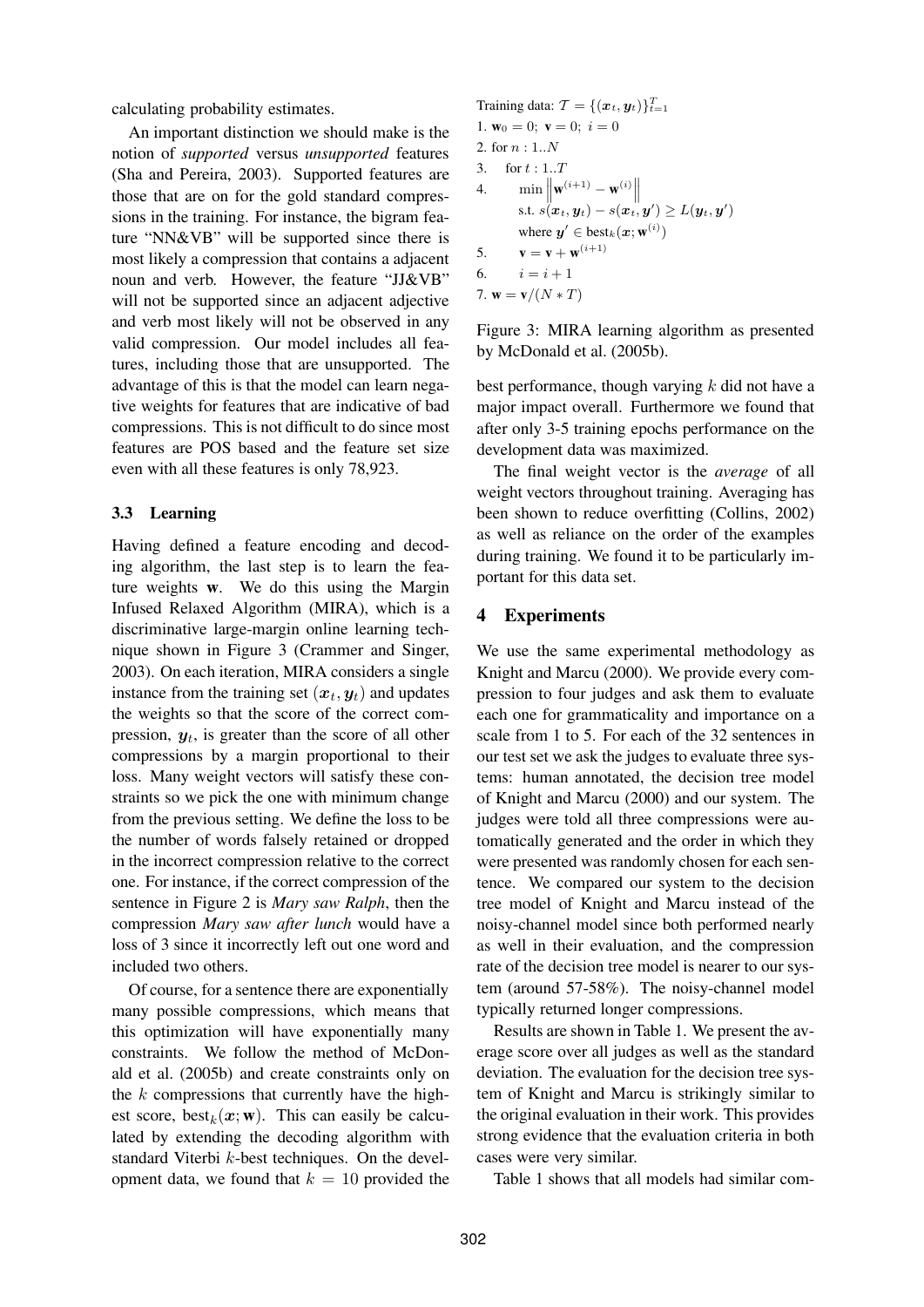|                         | <b>Compression Rate</b> | <b>Grammaticality</b> | Importance     |
|-------------------------|-------------------------|-----------------------|----------------|
| Human                   | 53.3%                   | $4.96 \pm 0.2$        | $3.91 \pm 1.0$ |
| Decision-Tree (K&M2000) | 57.2%                   | $4.30 + 1.4$          | $3.60 + 1.3$   |
| This work               | 58.1%                   | $4.61 \pm 0.8$        | $4.03 \pm 1.0$ |

Table 1: Compression results.

pressions rates, with humans preferring to compress a little more aggressively. Not surprisingly, the human compressions are practically all grammatical. A quick scan of the evaluations shows that the few ungrammatical human compressions were for sentences that were not really grammatical in the first place. Of greater interest is that the compressions of our system are typically more grammatical than the decision tree model of Knight and Marcu.

When looking at importance, we see that our system actually does the best – even better than humans. The most likely reason for this is that our model returns longer sentences and is thus less likely to prune away important information. For example, consider the sentence

*The chemical etching process used for glare protection is effective and will help if your office has the fluorescent-light overkill that's typical in offices*

The human compression was *Glare protection is effective*, whereas our model compressed the sentence to *The chemical etching process used for glare protection is effective*.

A primary reason that our model does better than the decision tree model of Knight and Marcu is that on a handful of sentences, the decision tree compressions were a single word or noun-phrase. For such sentences the evaluators typically rated the compression a 1 for both grammaticality and importance. In contrast, our model never failed in such drastic ways and always output something reasonable. This is quantified in the standard deviation of the two systems.

Though these results are promising, more large scale experiments are required to really ascertain the significance of the performance increase. Ideally we could sample multiple training/testing splits and use all sentences in the data set to evaluate the systems. However, since these systems require human evaluation we did not have the time or the resources to conduct these experiments.

## **4.1 Some Examples**

Here we aim to give the reader a flavor of some common outputs from the different models. Three examples are given in Table 4.1. The first shows two properties. First of all, the decision tree model completely breaks and just returns a single noun-phrase. Our system performs well, however it leaves out the complementizer of the relative clause. This actually occurred in a few examples and appears to be the most common problem of our model. A post-processing rule should eliminate this.

The second example displays a case in which our system and the human system are grammatical, but the removal of a prepositional phrase hurts the resulting meaning of the sentence. In fact, without the knowledge that the sentence is referring to *broadband*, the compressions are meaningless. This appears to be a harder problem – determining which prepositional phrases can be dropped and which cannot.

The final, and more interesting, example presents two very different compressions by the human and our automatic system. Here, the human kept the relative clause relating what languages the source code is available in, but dropped the main verb phrase of the sentence. Our model preferred to retain the main verb phrase and drop the relative clause. This is most likely due to the fact that dropping the main verb phrase of a sentence is much less likely in the training data than dropping a relative clause. Two out of four evaluators preferred the compression returned by our system and the other two rated them equal.

# **5 Discussion**

In this paper we have described a new system for sentence compression. This system uses discriminative large-margin learning techniques coupled with a decoding algorithm that searches the space of all compressions. In addition we defined a rich feature set of bigrams in the compression and dropped words and phrases from the original sentence. The model also incorporates soft syntactic evidence in the form of features over dependency and phrase-structure trees for each sentence.

This system has many advantages over previous approaches. First of all its discriminative nature allows us to use a rich dependent feature set and to optimize a function directly related to compres-